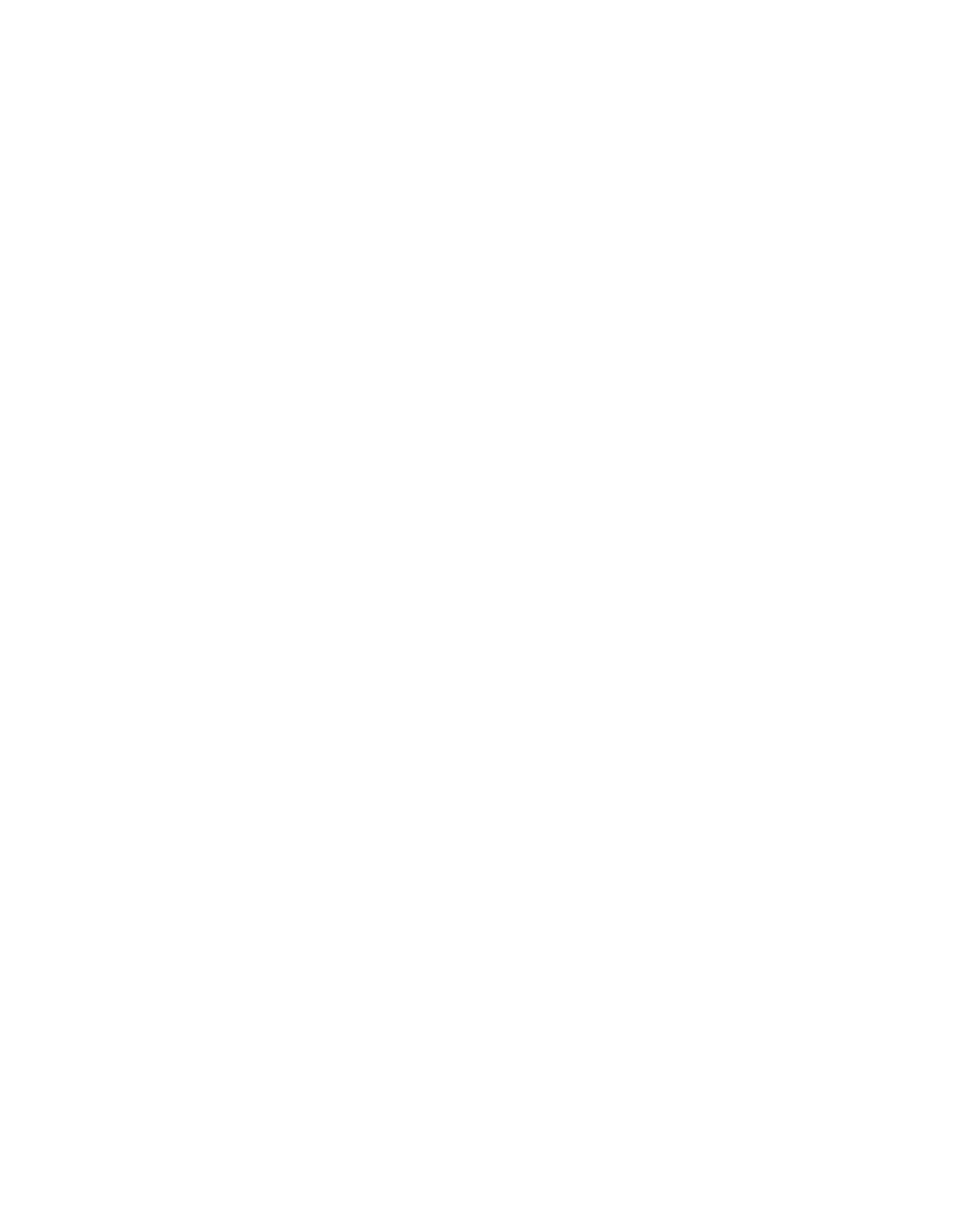# Following Hard After God - Chapter 1 (@ Church 6/22)

|  |  | 1. What does the law of prevenient grace say in practical terms about our seeking God? |  |  |  |  |
|--|--|----------------------------------------------------------------------------------------|--|--|--|--|
|--|--|----------------------------------------------------------------------------------------|--|--|--|--|

2. What is the essence of genuine religion? (John 17:3)

3. Why can't this intimate relationship with God come through our involvement with a body of believers?

4. In what way is the Christian life a paradox?

5. What is deadly to spiritual growth? Why?

6. In what ways does Tozer feel that we need simplicity in our spiritual life?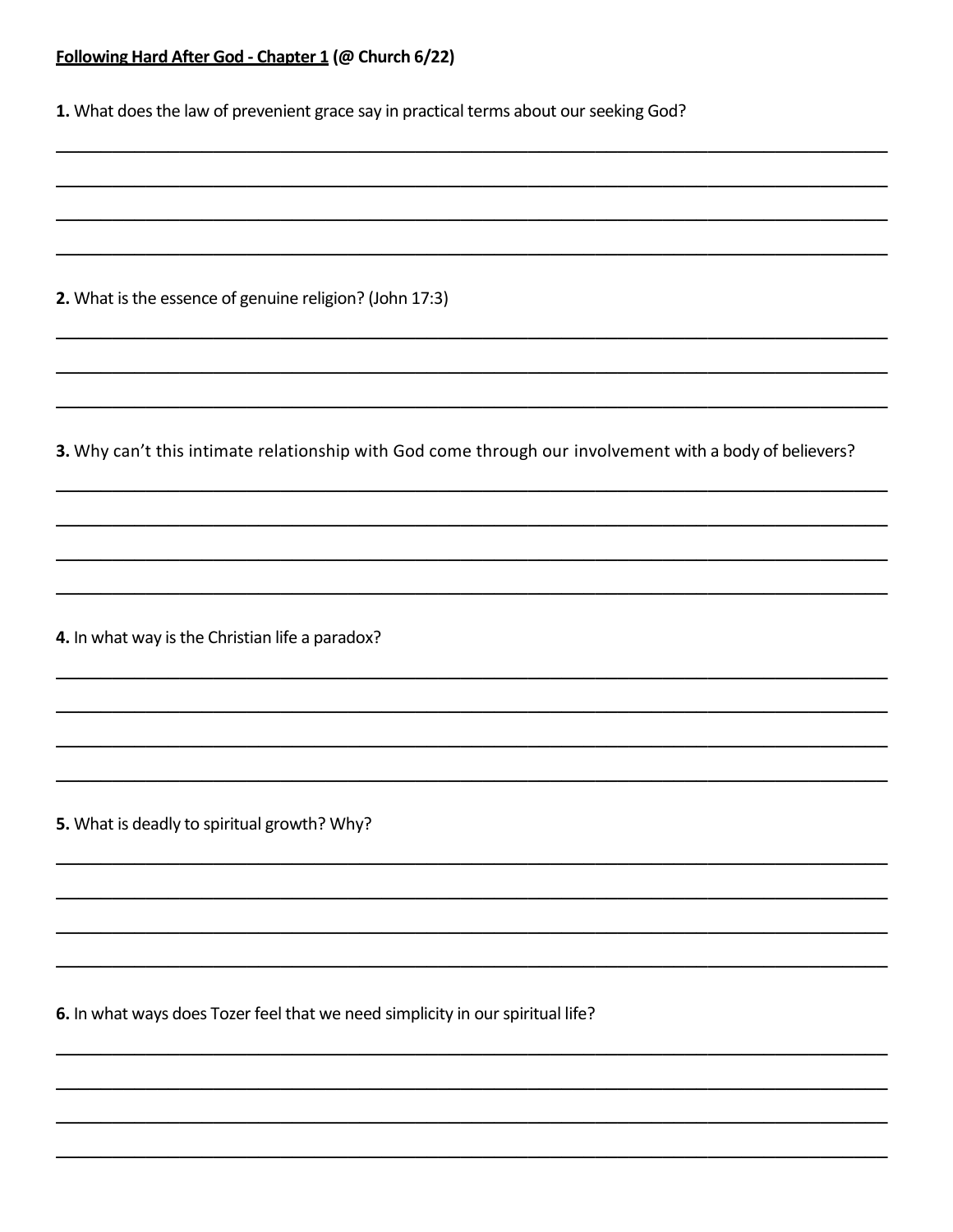The one thing I am going to do to develop a closer relationship with Him is:

The steps I am going to take to do this are:

### The Blessedness of Possessing Nothing - Chapter 2

1. Tozer had a unique meaning for "poor in spirit." In your own words explain what he feels it means.

2. Read Genesis 22:1-18. While we often look at this passage as Abraham's test of faith, Tozer uses it to stress his point about placing God first in one's life. How does this incident support that point?

3. Why is clinging to things one of the most harmful habits in life?

4. What are some things that are hard for people to give up?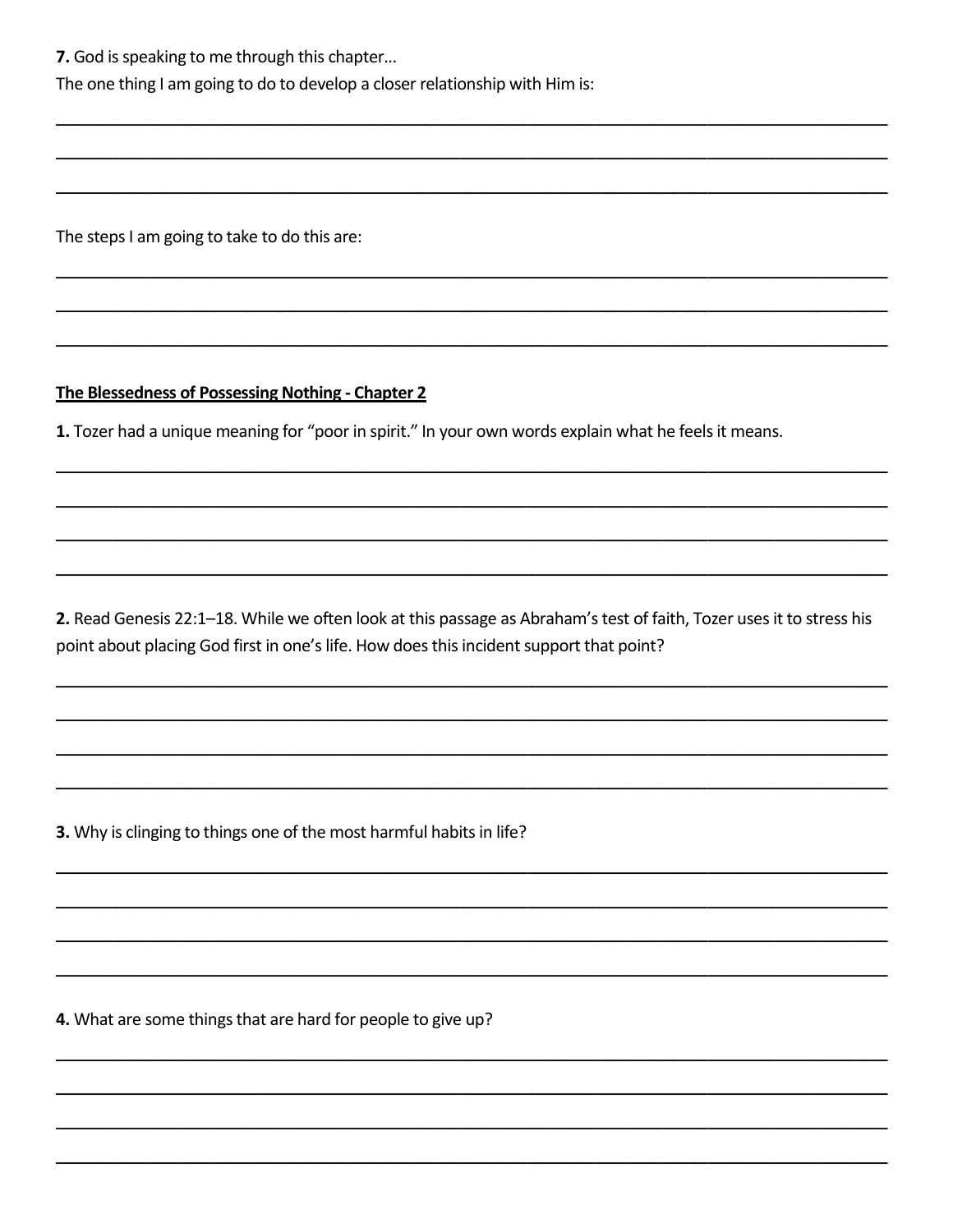|  | 5. What things are hard for me to give up? |  |  |  |  |
|--|--------------------------------------------|--|--|--|--|
|--|--------------------------------------------|--|--|--|--|

| 6. Read Matthew 19:16-30. What lessons from this passage relate to the theme of the chapter? |  |
|----------------------------------------------------------------------------------------------|--|
|----------------------------------------------------------------------------------------------|--|

7. For further study look at the following passages of Scripture & summarize how each relates to our theme. Mark 8:34-38: North States and States and States and States and States and States and States and States and St 8. God is speaking to me through this chapter... The one thing I am going to do to develop a closer relationship with Him is:

The steps I am going to take to do this are: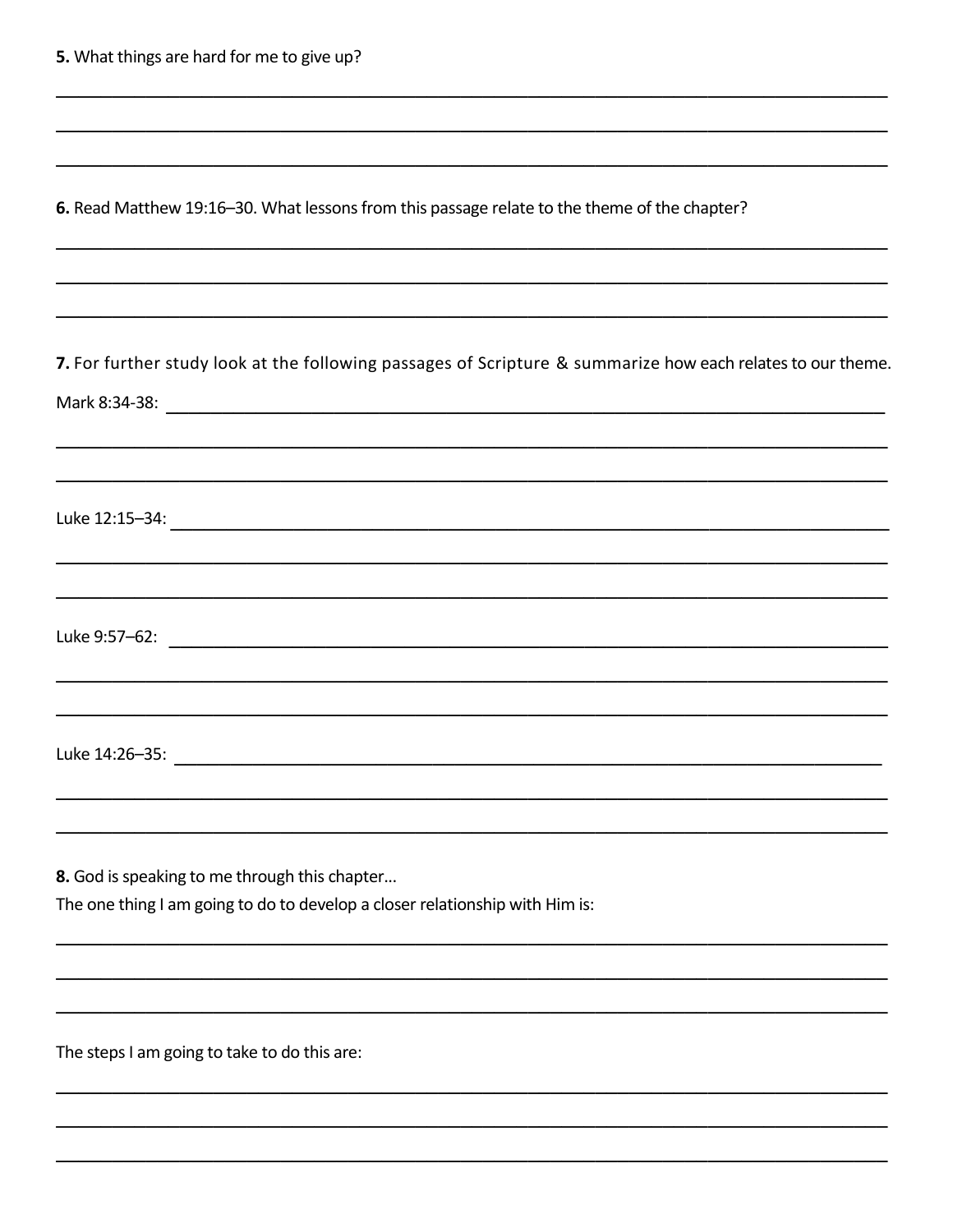# **Removing the Veil - Chapter 3**

1. For what was mankind chiefly created?

2. In what areas does your life glorify God?

In what areas does your life fail to glorify God?

3. What yeil has now been removed?

What does its removal mean for me as a Christian?

4. According to Tozer, what hinders Christians from entering into the presence of God?

In what ways might this hindrance be present in your own life?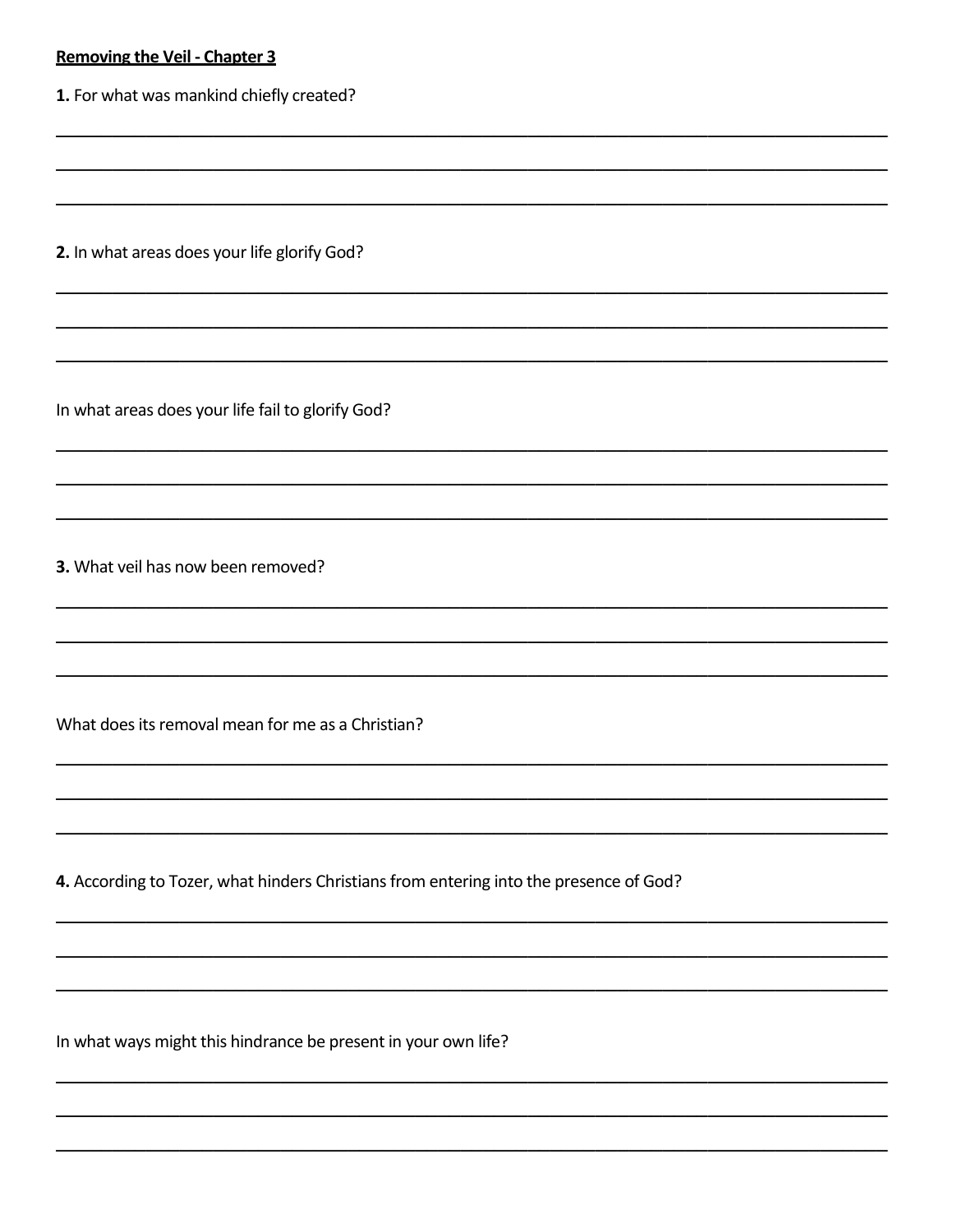The one thing I am going to do to develop a closer relationship with Him is:

The steps I am going to take to do this are:

### **Review Questions for Chapter 4 - Apprehending God**

1. "To most people God is an inference, not a reality." Is He a reality to you? If so, explain why and how He is real to you. If not, what could He do to make Himself a reality to you?

2. In what ways can we apprehend God in the same way we can apprehend this world?

3. Why can't unregenerate people apprehend God? (1 Cor 2:14; Rom 1:20-21)?

4. What is the key for believers to know and have a habitual, conscious communion with God? In other words, what enables our spiritual senses to function? (Hebrews 11:6)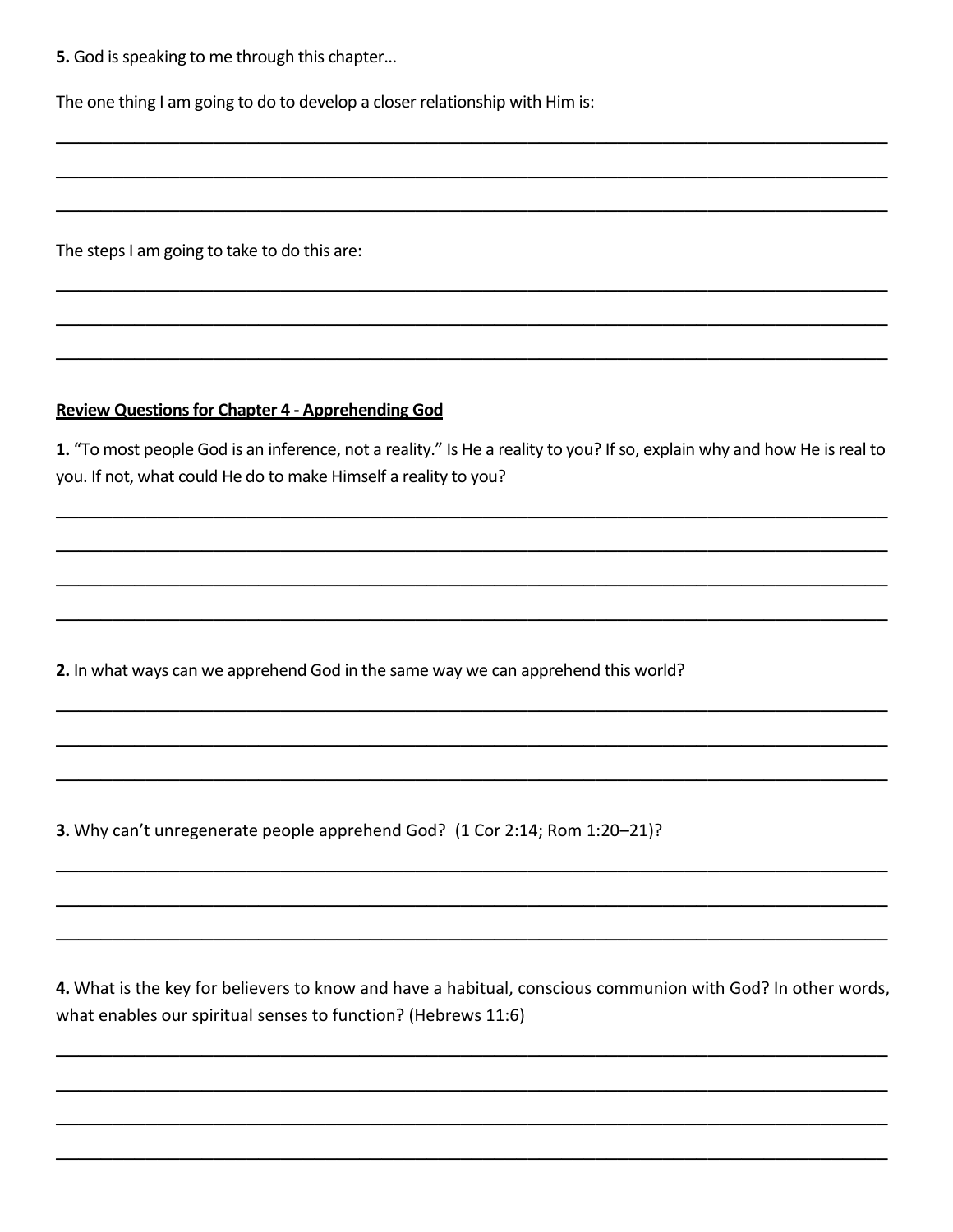| 5. What is the difference between imagination and faith?                                          |  |  |
|---------------------------------------------------------------------------------------------------|--|--|
|                                                                                                   |  |  |
|                                                                                                   |  |  |
| 6. Why do we habitually think of the visible world as real and doubt the<br>reality of the other? |  |  |
|                                                                                                   |  |  |
| 7. What do we have to be if we truly seek to follow Christ?                                       |  |  |
|                                                                                                   |  |  |
|                                                                                                   |  |  |
| 8. God is speaking to me through this chapter                                                     |  |  |
| The one thing I am going to do to develop a closer relationship with Him is:                      |  |  |
|                                                                                                   |  |  |
|                                                                                                   |  |  |
| The steps I am going to take to do this are:                                                      |  |  |
|                                                                                                   |  |  |
|                                                                                                   |  |  |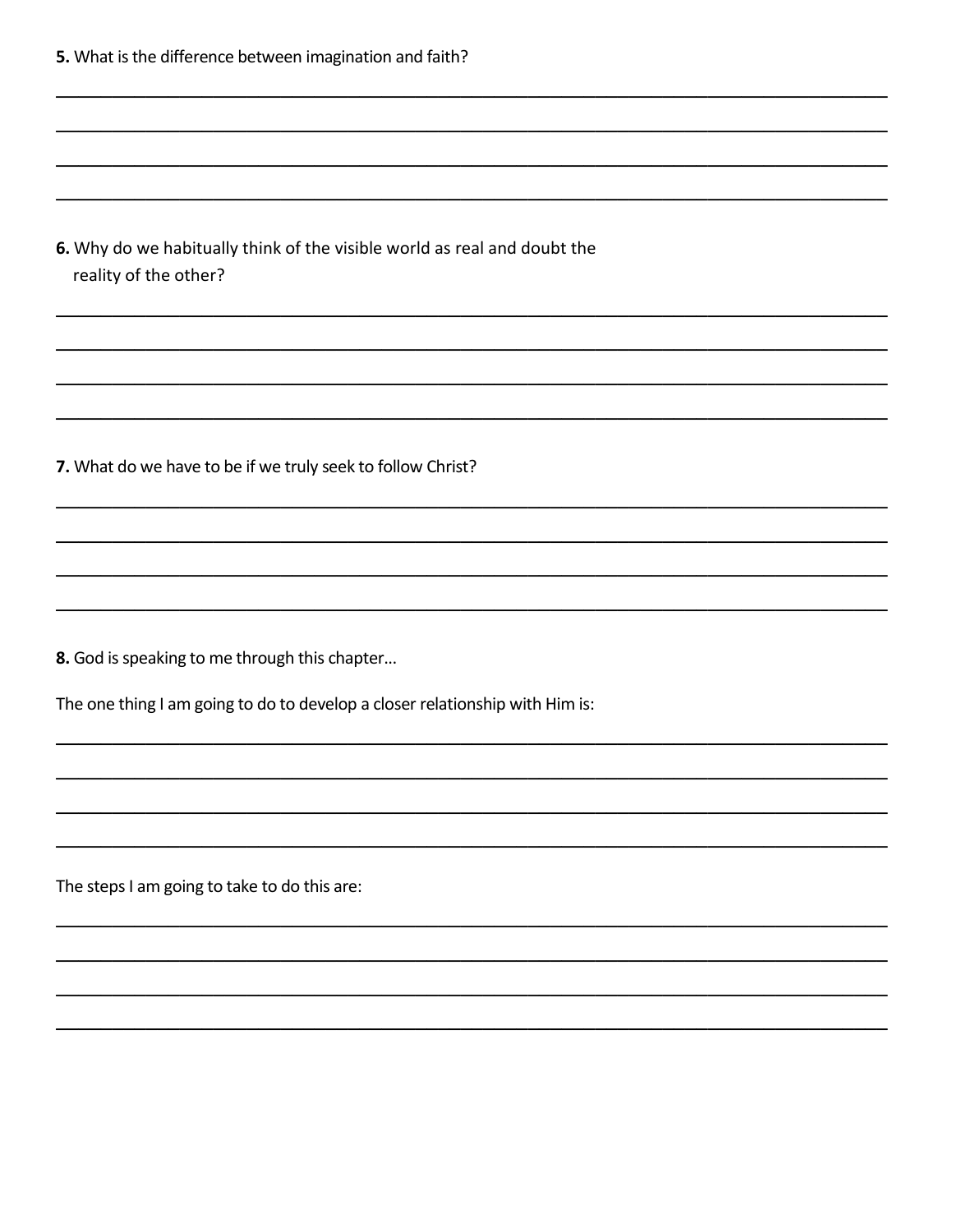#### **Review Questions for Chapter 5 - The Universal Presence**

1. Explain in your own words the difference between pantheism and the doctrine of the divine Presence.

2. As an exercise of encouragement, rewrite Psalm 139:7-10 in your own words, substituting places and situations (i.e., work, the market, etc.) that are meaningful to you.

3. Why do some persons "find" God in a way others do not?

What is "spiritual receptivity" and what does it have to do with why some have deep experiences and others struggle constantly in the "half-light of imperfect Christian experience"?

4. How does Psalm 27:8 relate to why some people have spiritual receptivity and others do not?

5. What does a person need to do to become more spiritually receptive?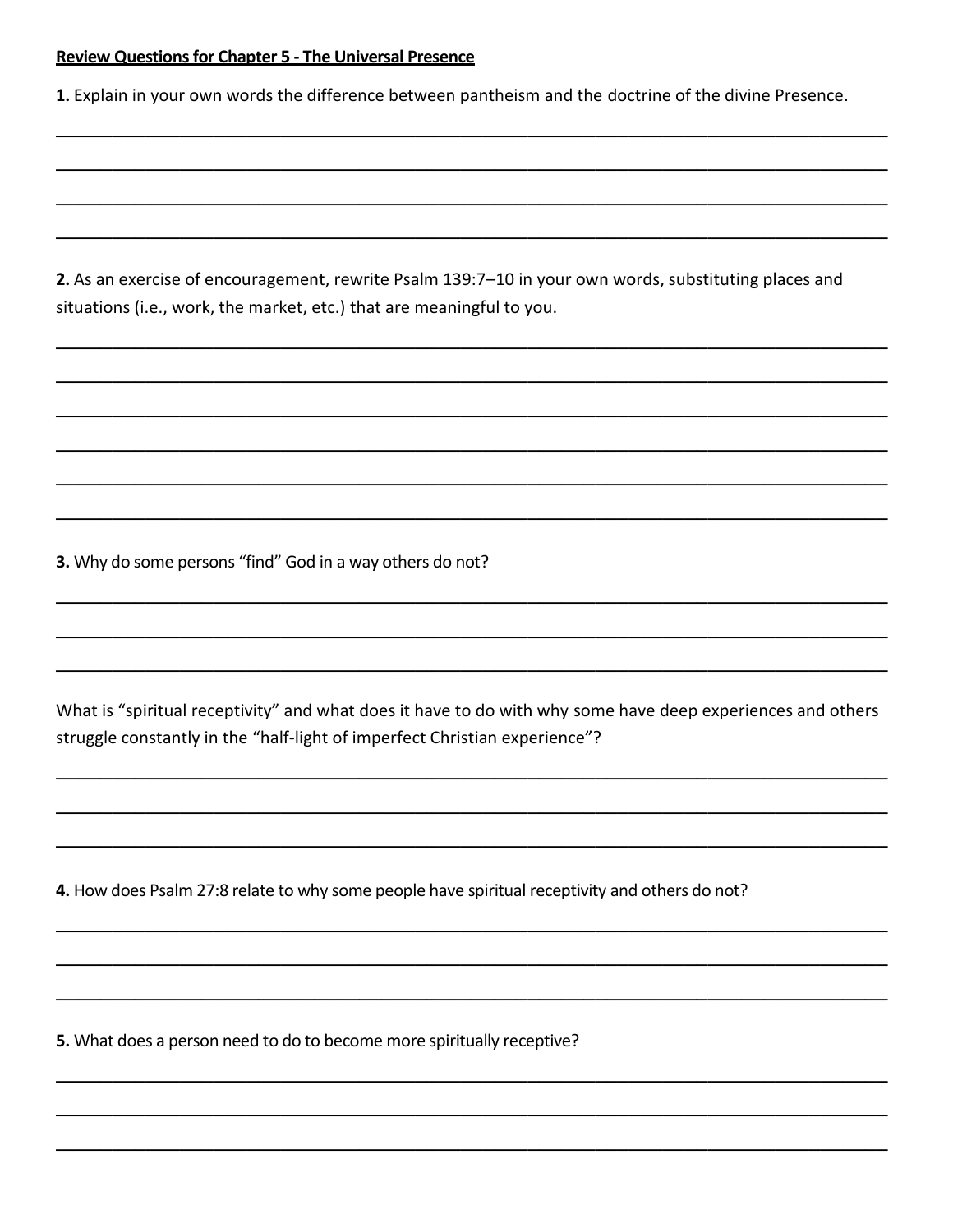The one thing I am going to do to develop a closer relationship with Him is:

The steps I am going to take to do this are:

## **Review Questions for Chapter 6 - The Speaking Voice**

1. What do Psalm 33:6, 9; Hebrews 11:3 and Genesis 1:9 indicate about the power of God's Word?

2. What is the relation of God's spoken Word to His written Word - the Bible?

3. How is God's voice apparent to even the unsaved? (John 1:9-10; Romans 1:20; 2:15)?

4. In what ways is God's voice apparent to those who are His children?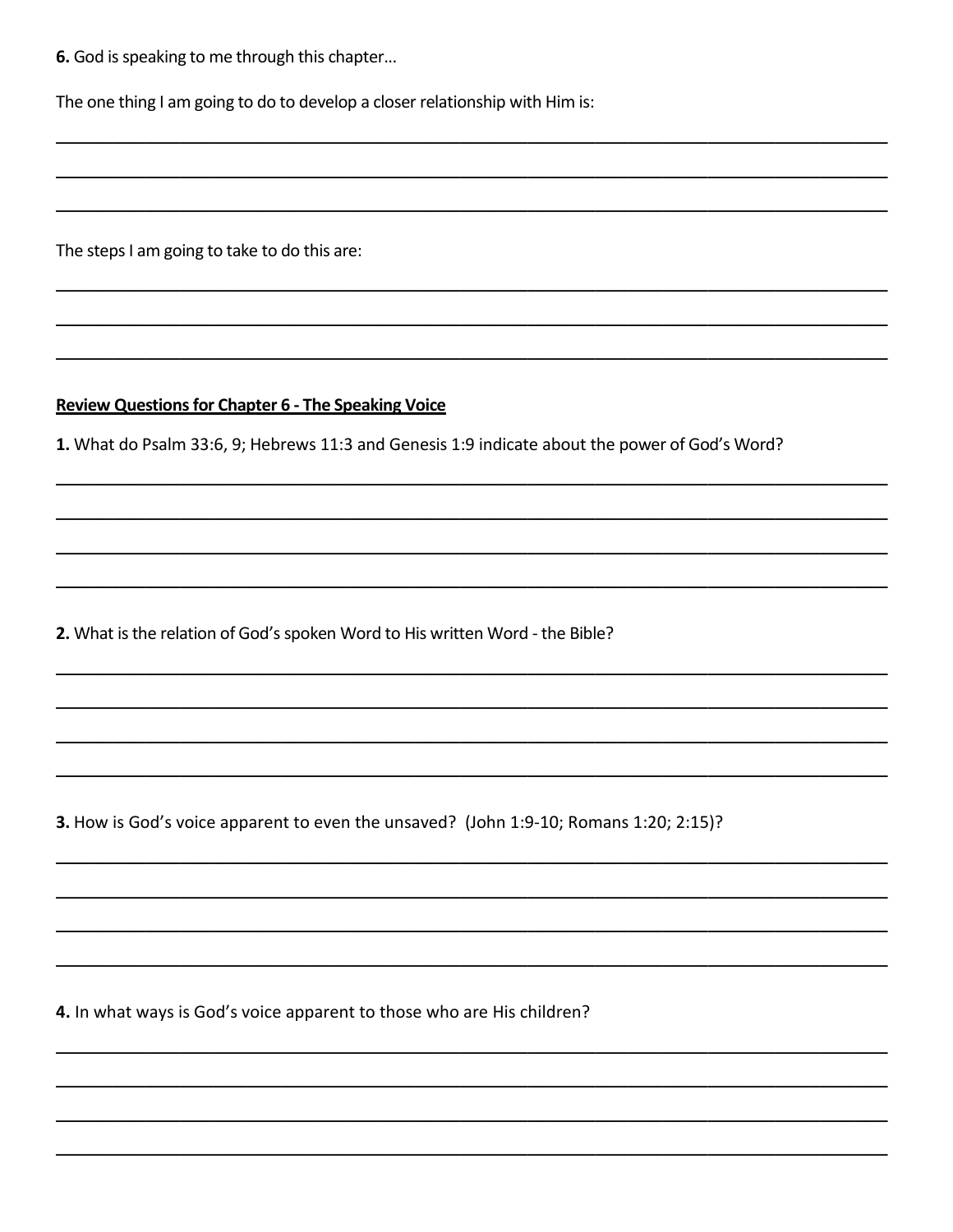5. Has there been a time in your life when you heard His voice? How did you know it was the voice of the Lord?

6. Read Psalm 29. What insights about God's voice can you glean from this passage?

7. How can we develop our sensitivity so we can more clearly and regularly "hear" God's voice?

8. God is speaking to me through this chapter...

The one thing I am going to do to develop a closer relationship with Him is:

The steps I am going to take to do this are:

### **Review Questions for Chapter 7 - The Gaze of the Soul**

1. Read Hebrews 11:6. In light of this verse and what Tozer says, what do we have if we possess faith?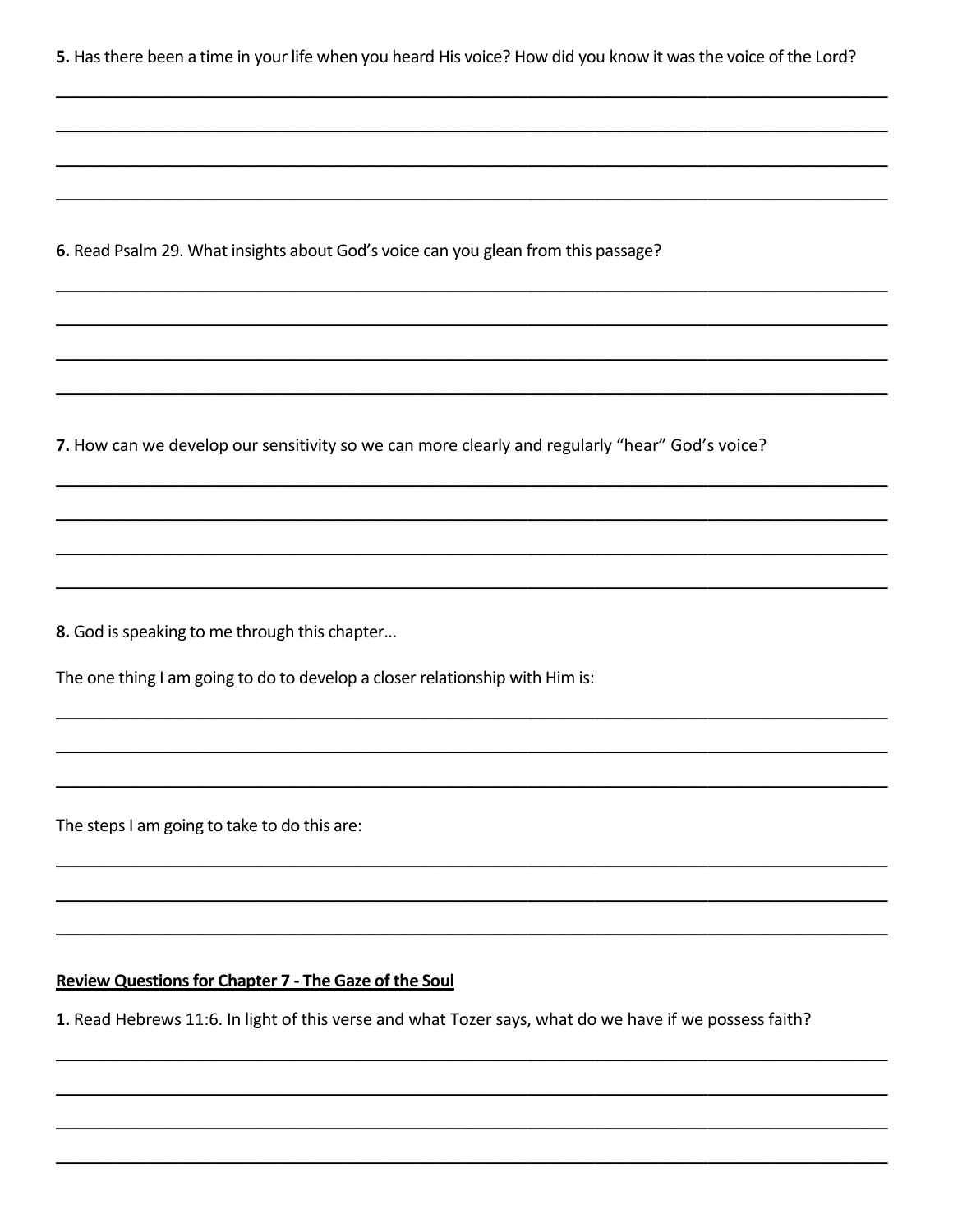2. According to Hebrews 11:1, what is faith? Explain it in your own words.

3. What does Tozer mean when he says that faith is defined functionally, not philosophically?

4. How do we obtain faith? (Ephesians 2:8; Romans 10:17)

5. Explain the similarities and differences between the faith of a believer today and that of an Old Testament Israelite.

6. In what ways is faith a virtue that does not regard the self?

7. How does the development of individual faith help the unity of the body of Christ?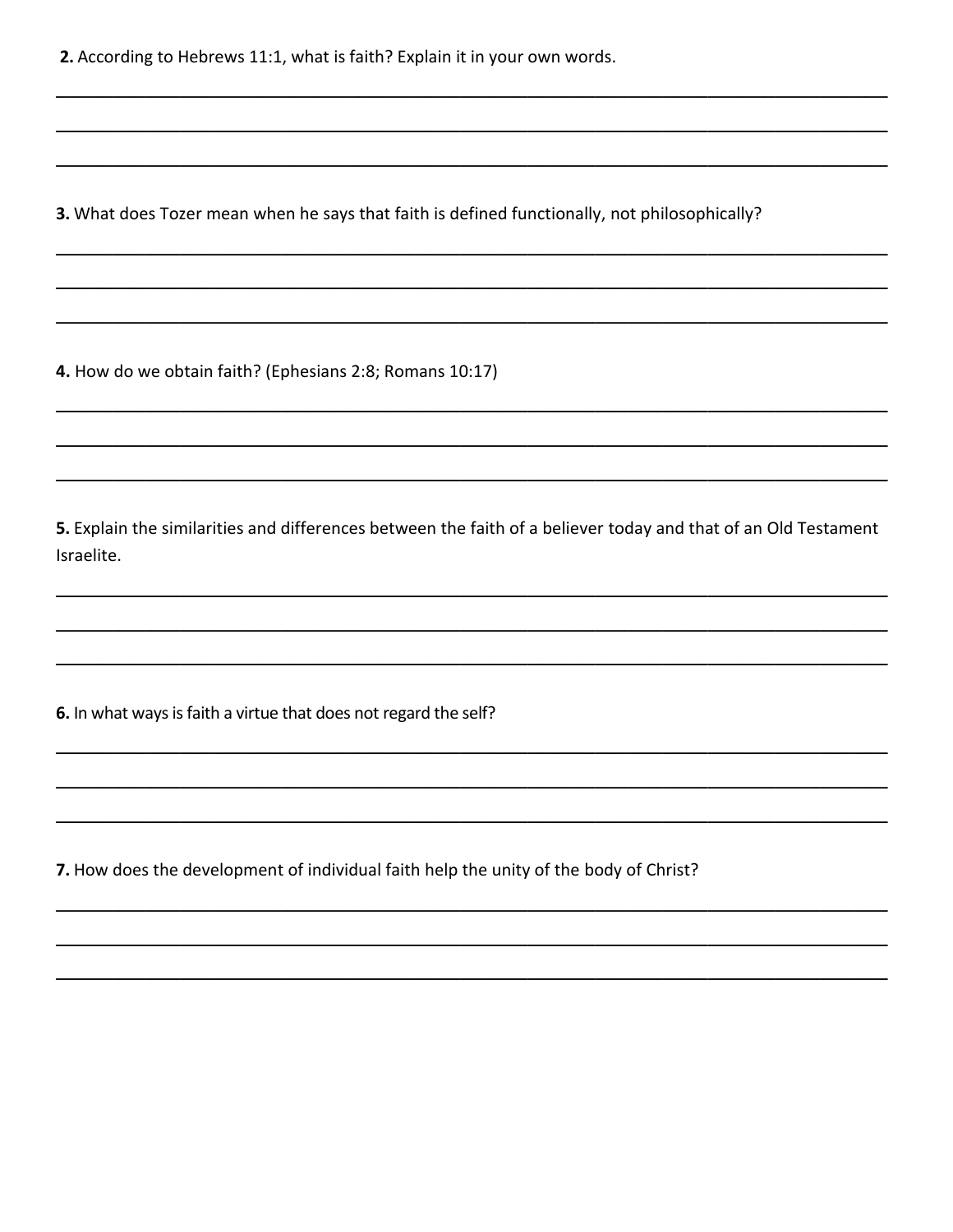The one thing I am going to do to develop a closer relationship with Him is:

The steps I am going to take to do this are:

### **Review Questions for Chapter 8 - Restoring the Creator-Creature Relation**

1. Explain the importance of a "fixed center against which everything else is measured." Why should God be our fixed center?

2. According to Tozer, from where does much of our difficulty as seeking Christians stem? Why does this cause difficulty?

3. What does Tozer mean when he says "we must of necessity be servant to someone"?

4. What results from our truly exalting and honoring God?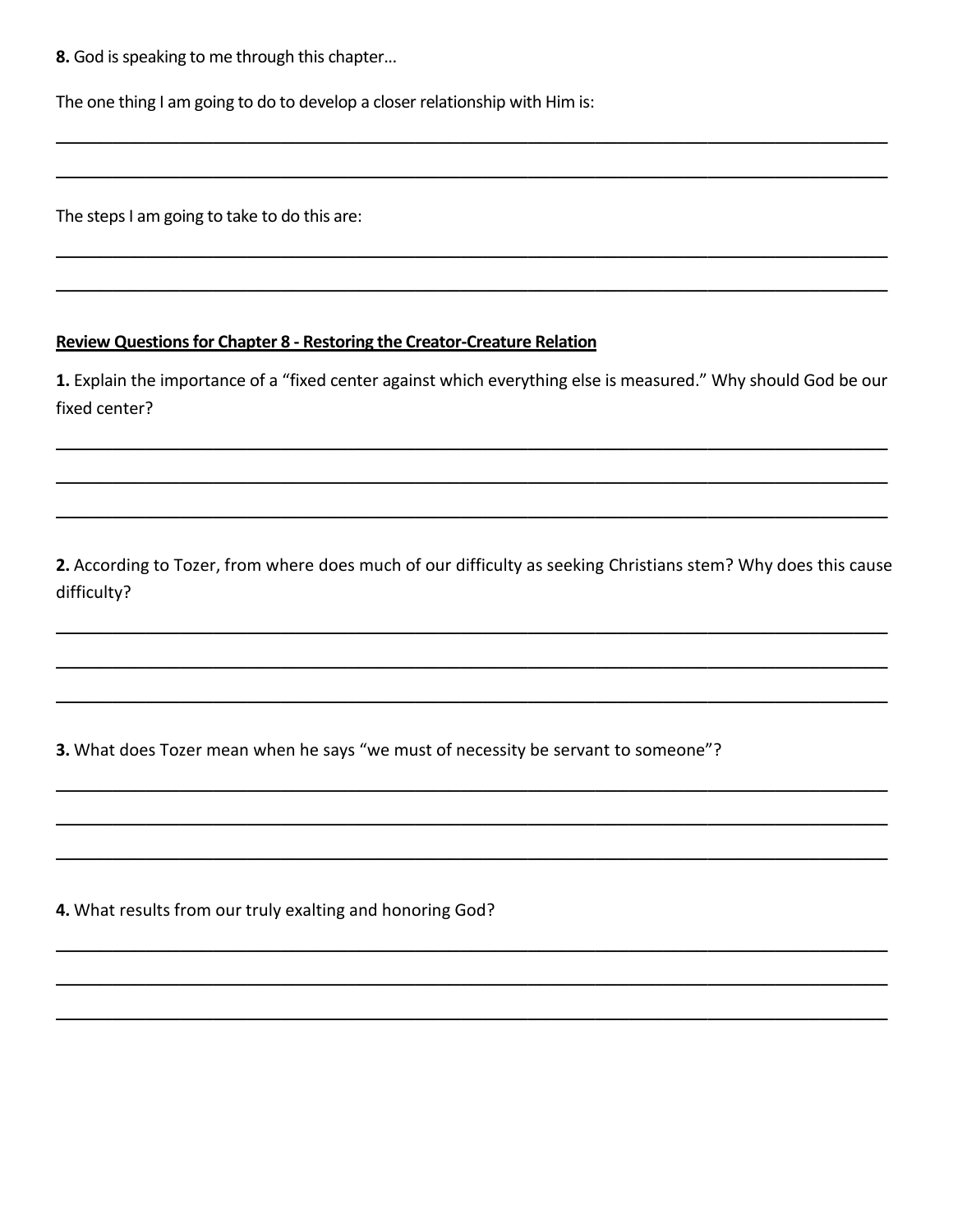The one thing I am going to do to develop a closer relationship with Him is:

The steps I am going to take to do this are:

**Review Questions for Chapter 9 - Meekness and Rest** 

1. According to Tozer, what springs directly from our sins?

2. In Matthew 11:28-30 burden and rest are contrasted. What does each mean in these verses?

3. In what ways does Tozer indicate that one of the causes of our burden is pride?

4. What are the characteristics of a meek person?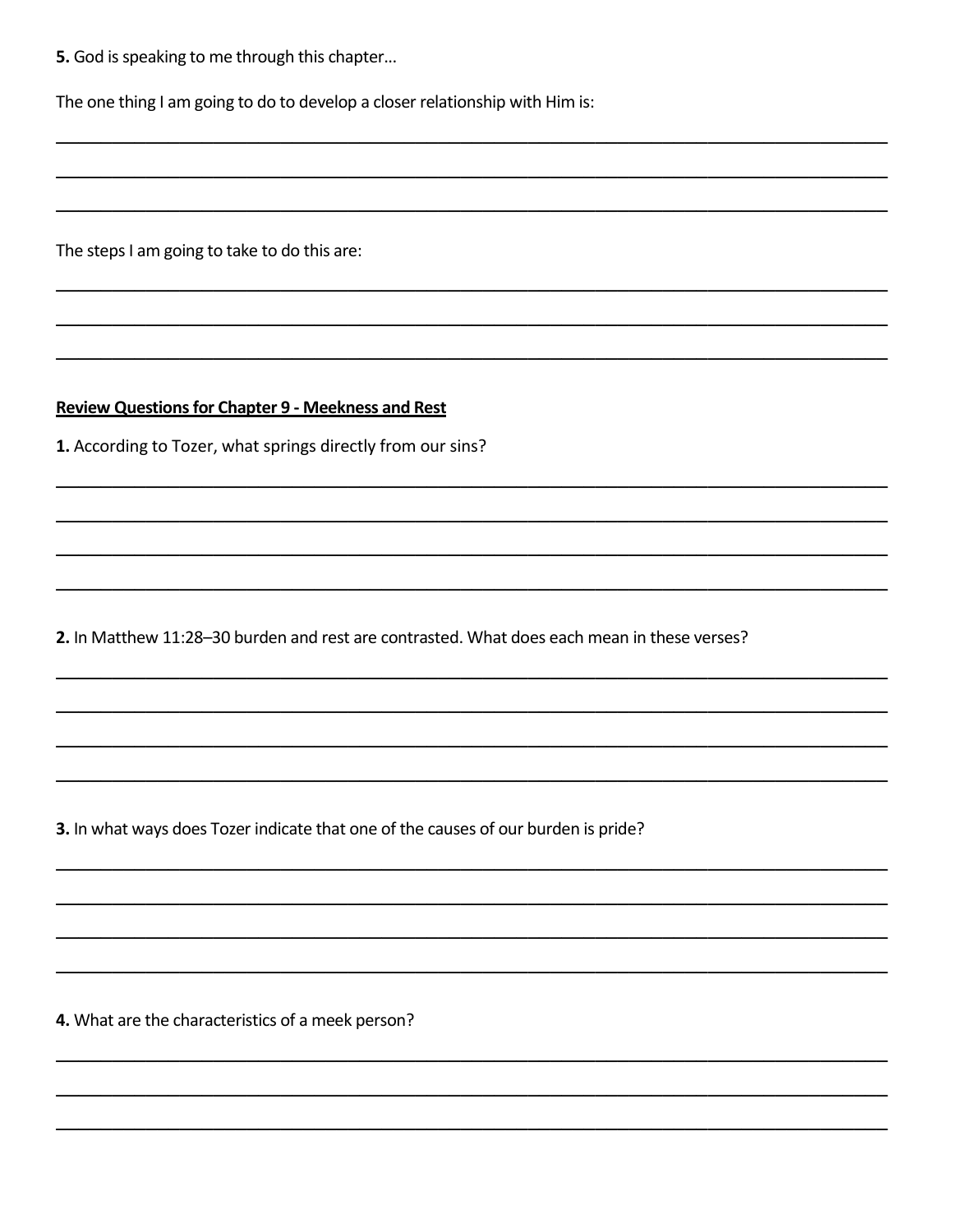The one thing I am going to do to develop a closer relationship with Him is:

The steps I am going to take to do this are:

## **Review Questions for Chapter 10 - The Sacrament of Living**

1. What, according to Tozer, is one of the greatest hindrances to a Christian's internal peace?

Why is it such a hindrance?

2. In what way is Christ our model in overcoming this problem?

3. How can we put into practice the command of 1 Corinthians 10:31?

4. How do we practice living to the glory of God?